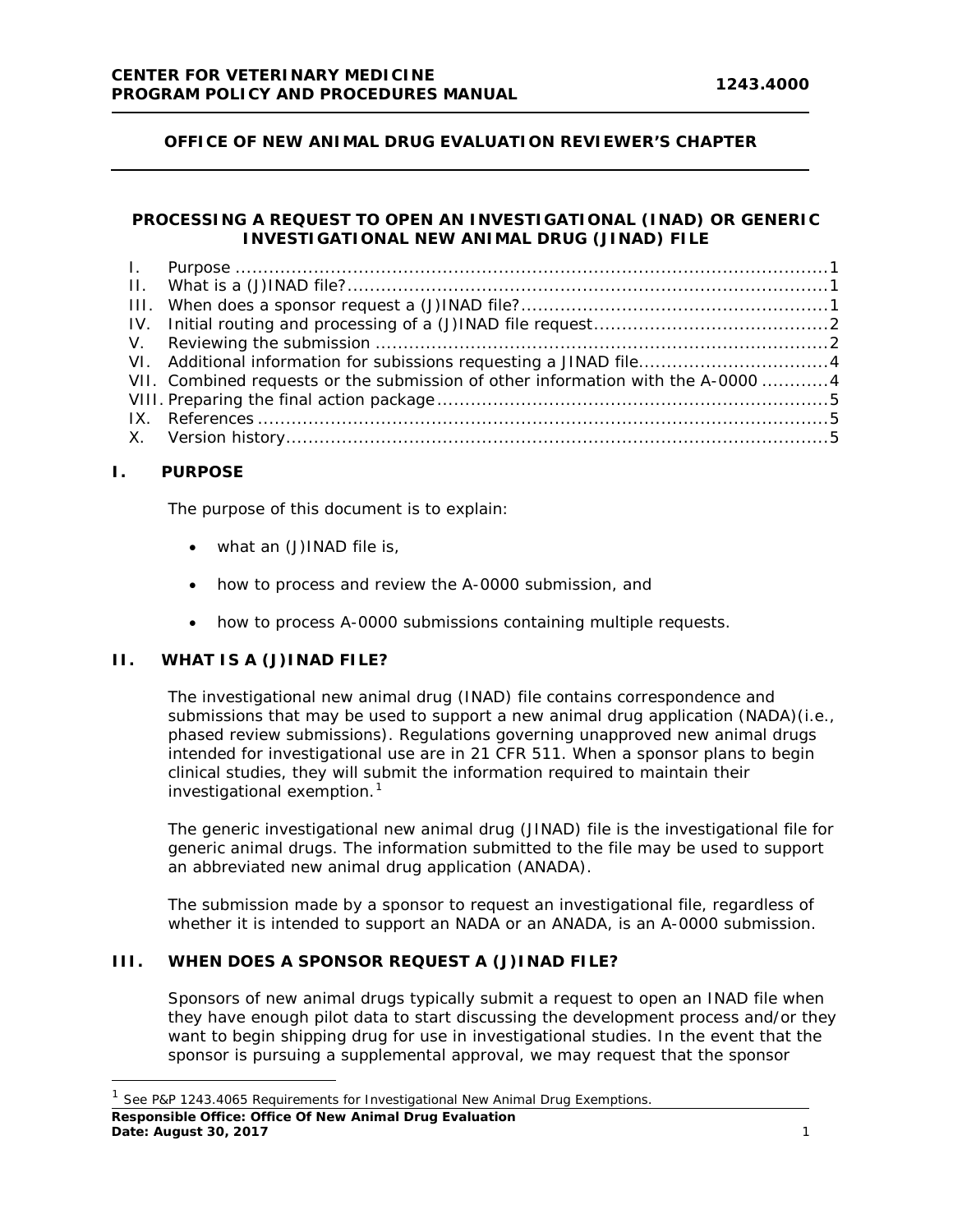establish a new (J)INAD file so we can better administer review of the data.<sup>[2](#page-1-2)</sup> Sponsors of generic products typically submit a request to open a JINAD file after they have researched and identified a reference listed new animal drug (RLNAD) they intend to copy.

# <span id="page-1-0"></span>**IV. INITIAL ROUTING AND PROCESSING OF A (J)INAD FILE REQUEST**

## **A. Requests made in paper**

The Document Control Unit (DCU) receives all paper requests to establish (J)INAD files. The Records and Information Management (RIM) Team will date stamp the submission, record its receipt, cross-check records to verify that it is an original submission, prepare a draft acknowledgement letter with a tentative (J)INAD file number, and enter pertinent information into our Submission Tracking and Reporting System (STARS). The submission is then delivered to the appropriate target animal division (TAD) director, who performs an informal cursory review. If the division director believes it is appropriate to open a new (J)INAD file, they initial the copy of the acknowledgement letter prepared by the RIM Team and return the submission to the DCU. The RIM Team then mails the acknowledgement letter to the sponsor confirming receipt of the request and informing the sponsor of the (J)INAD file number. The RIM Team then creates the A-0000 submission.

If the division director does not believe it is appropriate to open a new (J)INAD file, they will instruct the RIM Team to convert the file to a General Correspondence (GC). The respective target animal division will then prepare the necessary documentation for this GC submission.

# **B. Requests made electronically**

All requests to establish (J)INAD files that are received via eSubmitter result in an investigational file being automatically created. The sponsor is notified that their file has been created by an acknowledgement issued from the Electronic Submission Gateway. The acknowledgement will contain the (J)INAD file number. If, once the TAD receives the submission, they do not believe it is appropriate to open a new (J)INAD file, they should request that the submission be voided and notify the sponsor of this action.

#### **C. The A-0000 and the user fee check**

After the RIM Team creates the A-0000 submission for the request, they route the submission to the STARS Evaluation Queue for the Business Informatics (BI) Team to evaluate. If this is the first filing of a (J)INAD by the sponsor, they will be subject to a sponsor fee under either the Animal Drug User Fee Act (ADUFA) or the Animal Generic Drug User Fee Act (AGDUFA), whichever is applicable. Once the BI Team has confirmed the sponsor's user fee status is current, the submission is routed to the target animal division for review.

# <span id="page-1-1"></span>**V. REVIEWING THE SUBMISSION**

 $\overline{\phantom{a}}$ 

<span id="page-1-2"></span>**Responsible Office: Office Of New Animal Drug Evaluation Date: August 30, 2017** 2 <sup>2</sup> See Guidance for Industry 191 Changes to Approved NADAs-New NADAs vs. Category II Supplemental NADAs.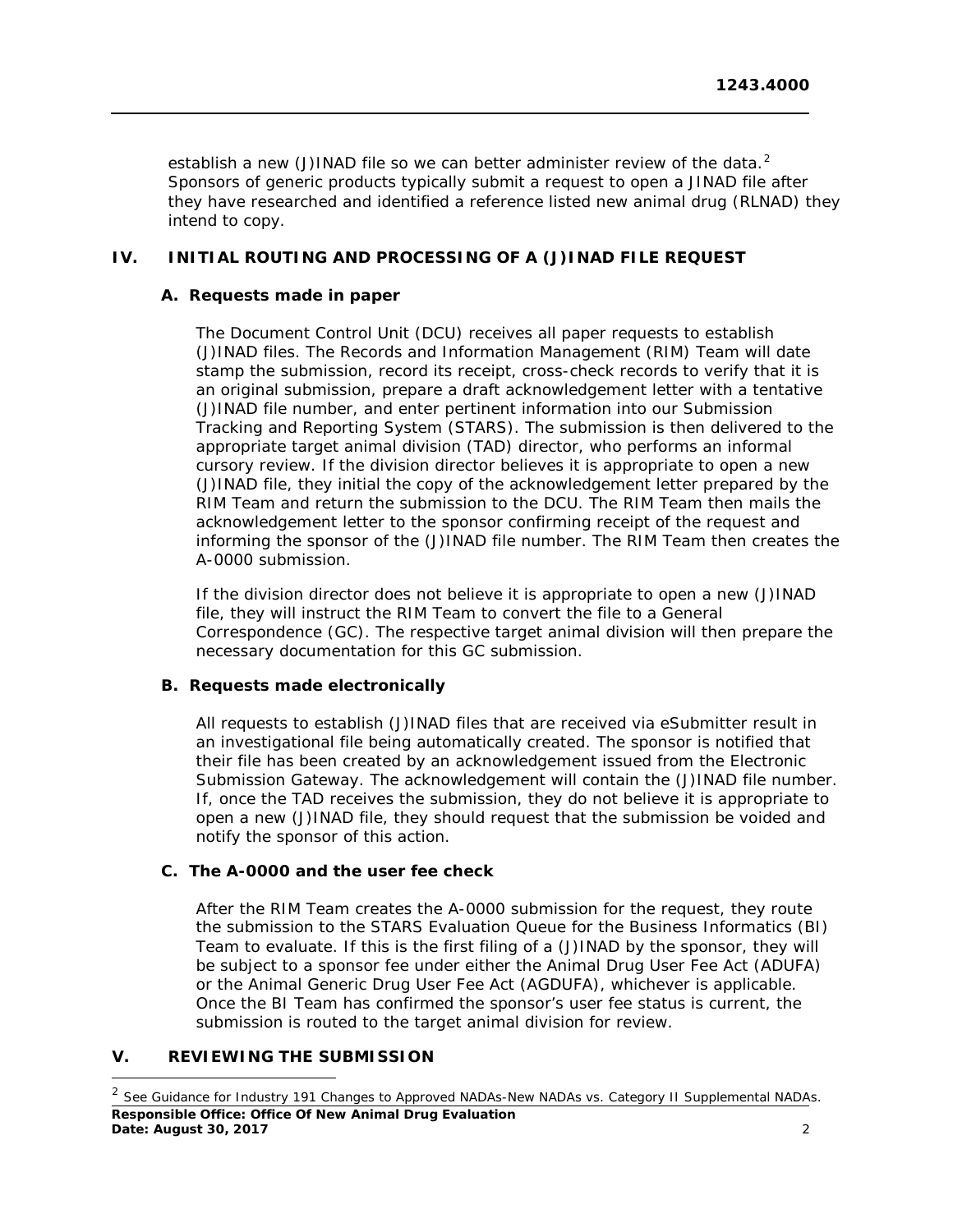The primary reviewer reviews the submission and identifies any areas in which it is deficient. The primary reviewer may contact the sponsor to get clarification on the information submitted or request they provide additional information through an amendment. The primary reviewer should request consulting reviews<sup>[3](#page-2-0)</sup>, if appropriate, within two working days of receipt of the submission.

# **A. Information that we generally receive in an A-0000 submission**

- 1. Sponsor information including the sponsor name, address, telephone number(s), e-mail address, and contact person or, if they are a foreign sponsor, US agent information.
- 2. Drug identification information. This may include the drug/chemical name or other unique identifier, the pharmacological category, and the dosage form.
- 3. Species and if applicable, class of animals
- 4. Dosage regimen, if this information is known (e.g. the route of administration, dose, frequency, and duration of treatment administration).
- 5. Indication, if this information is known. Often, only a high-level description of the indication (e.g., "respiratory disease") is provided in the A-0000 for an INAD. It is understood that the final indication wording (e.g., "treatment of bovine respiratory disease associated with [specific pathogens]) will be developed (and often revised) as the project moves forward and the data supporting the indication are evaluated.

For products with novel indications, use the evaluation described in the office standard operating procedure entitled ONADE Process for Determining Whether a Proposed Indication (Claim) is Valid (1243.4100.001.v1) to determine if the proposed indication is valid.

If the sponsor requested that information in the INAD be publicly available, the submission should detail the scope of the disclosure.

Request an amendment or ask the sponsor to clarify if you determine that the submission does not address or include the above information.

#### **B. Labeling**

The sponsor is not required to submit investigational labeling along with their request to open an (J)INAD file. The acknowledgement letter informs the sponsor of their obligations regarding investigational labeling and "Notices of Claimed Investigational Exemption for a New Animal Drug," in accordance with 21 CFR 511.1.

**Responsible Office: Office Of New Animal Drug Evaluation Date: August 30, 2017** 3

<span id="page-2-0"></span> $3$  See P&P 1243.3200 for information on how to request a consulting review.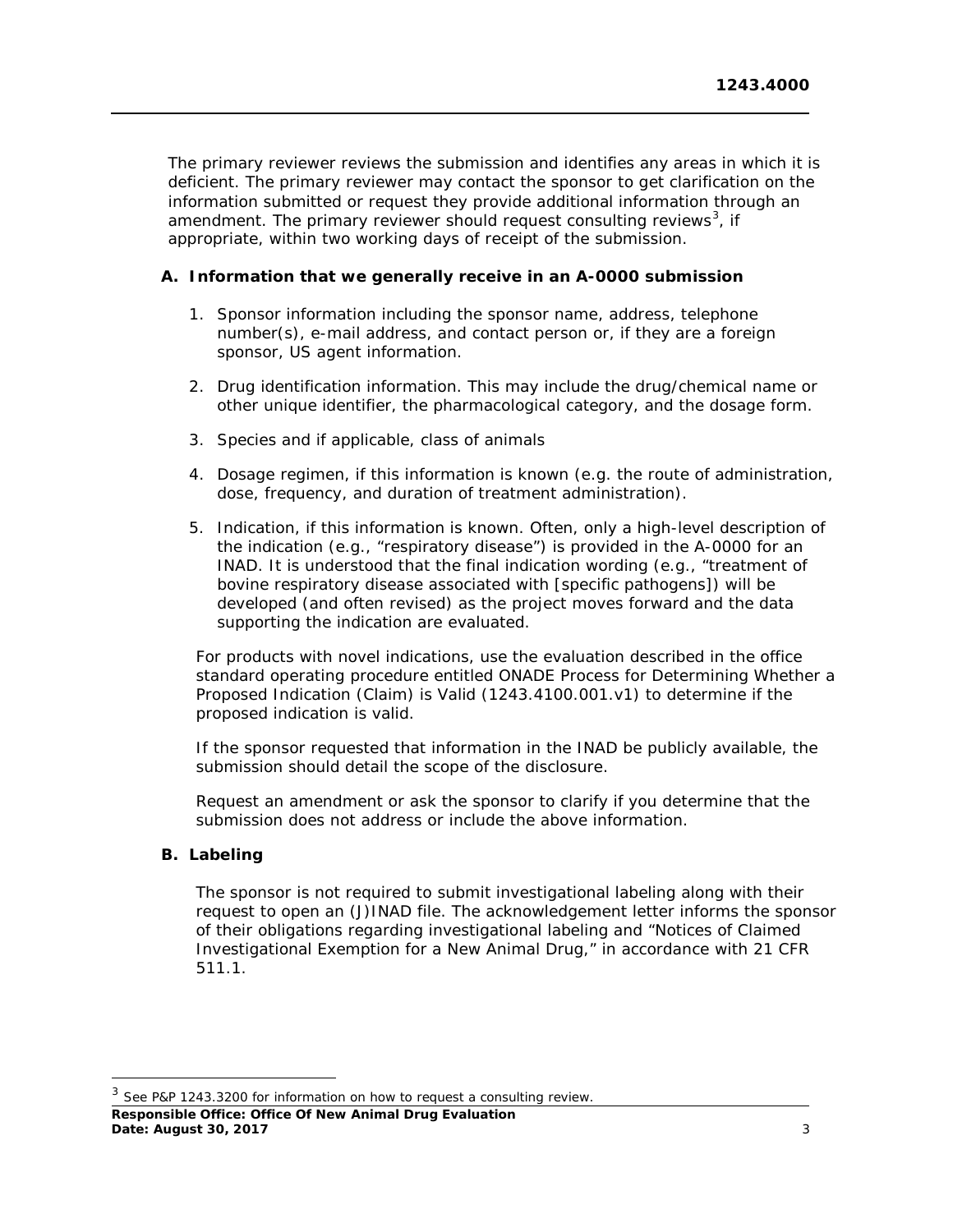# <span id="page-3-0"></span>**VI. ADDITIONAL INFORMATION FOR SUBISSIONS REQUESTING A JINAD FILE**

Requests to establish a JINAD file should include the information in section V above and also contain the following information:

- 1. Reference listed new animal drug (RLNAD) information: Sponsors are required to identify the RLNAD for their proposed generic drug, including trade name (and/or established name), dosage form, strength, sponsor name, and (A)NADA number;
- 2. Patent information: Sponsors should list any patents applicable to the RLNAD, and their expiration dates. Verify the patent information submitted by using the FDA Green Book. Note: If the time to patent expiration is greater than 5 years, consult your team leader for guidance on how to proceed;
- 3. Marketing exclusivity information: Sponsors should indicate if there are any marketing exclusivities applicable to the RLNAD, and their expiration dates. Verify the accuracy of the marketing exclusivity information submitted by the sponsor using the FDA Green Book. Note: If the period for marketing exclusivity is 5 years, consult your team leader for guidance on how to proceed; and
- 4. If the sponsor previously submitted a suitability petition, and their request was granted, a copy of the letter approving the petition should be included with their JINAD request. If the proposed generic drug product has a different dosage form, strength, route of administration, and/or active ingredient (in a combination drug product), and a suitability petition has not been submitted, document this in the primary (AA) review and notify the sponsor they must have an approved suitability petition for the proposed differences from the RLNAD before proceeding with their application.

# <span id="page-3-1"></span>**VII. COMBINED REQUESTS OR THE SUBMISSION OF OTHER INFORMATION WITH THE A-0000**

Sponsors sometimes include other requests in their request to establish an investigational file (or A-0000). Examples include requests for an investigational food-use authorization (FUA), protocol review, meeting, bioequivalence waiver, environmental claims (e.g., categorical exclusion), and expedited review<sup>4</sup>[.](#page-3-2) If additional requests are made within the A-0000 submission,

- 1. contact the sponsor informally (e.g., by phone or email) and inform them that the request to open the (J)INAD will be reviewed but the additional requests will not be reviewed under the A-0000 submission. Also instruct them to resubmit each additional request separately under the appropriate submission code(s);
- 2. document in your A-0000 review that the additional requests were not reviewed under the A-0000 submission and that the sponsor was contacted; and

**Responsible Office: Office Of New Animal Drug Evaluation Date: August 30, 2017** 4

<span id="page-3-2"></span><sup>&</sup>lt;sup>4</sup> Submission of early information or other background materials to facilitate CVM's understanding of the project is acceptable. See P&P 1243.2200.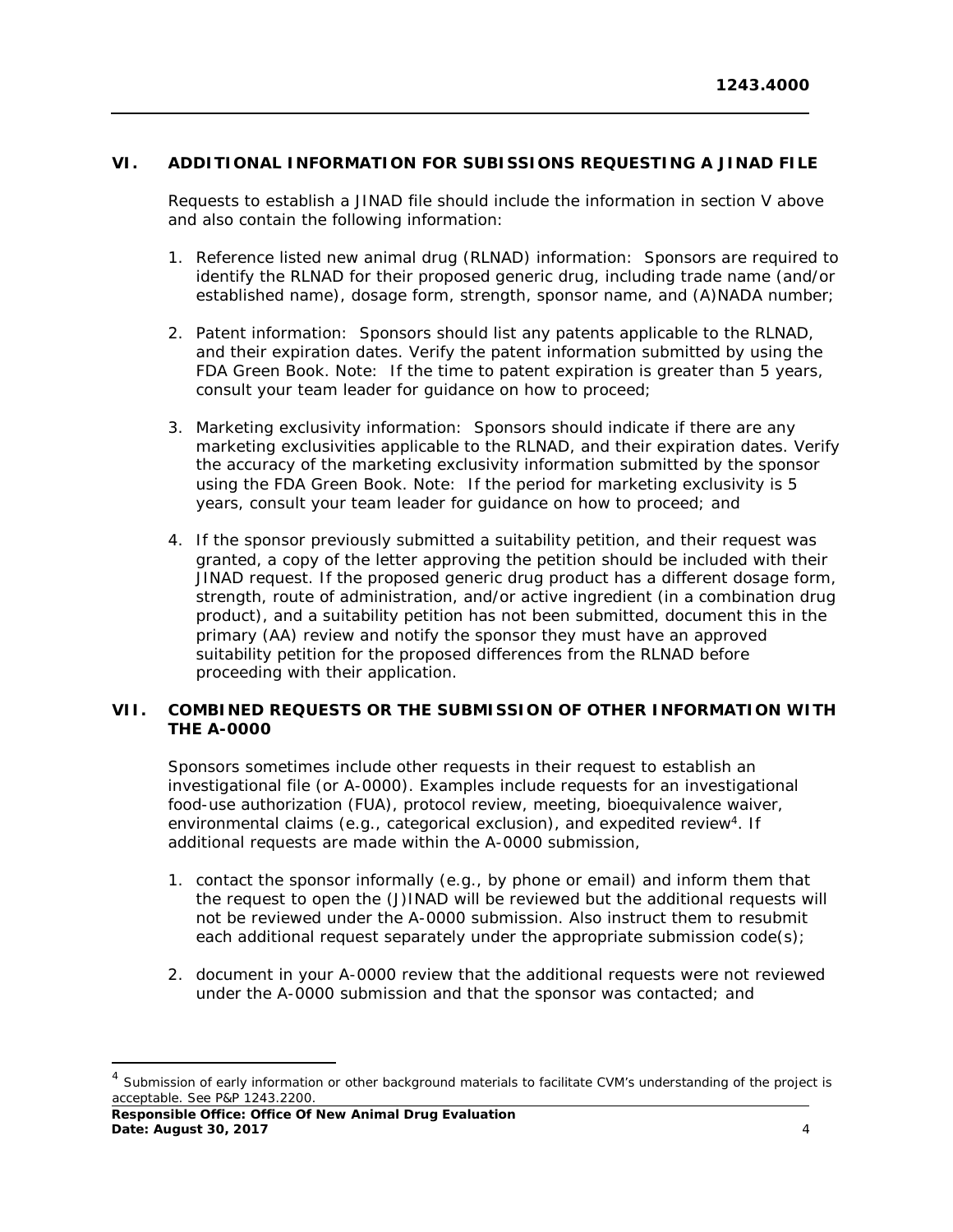3. include the template language regarding additional requests in the A-0000 acknowledgement letter.

## <span id="page-4-0"></span>**VIII. PREPARING THE FINAL ACTION PACKAGE**

Prepare a review and an acknowledgement letter using the specific office templates. Follow the procedures described in P&P 1243.3005 and P&P 1243.3030 to prepare clean electronic documents and assemble the final action package.

## <span id="page-4-1"></span>**IX. REFERENCES**

Code of Federal Regulations

Part 511 – New Animal Drugs for Investigational Use

CVM Program Policies and Procedure Manual

1243.2200 - Submission and Review of Early Information (EI) Prior to Presubmission Conferences and Protocol Review

1243.3005 – Creating Clean Electronic Files

1243.3030 – Completing Final Action Packages for STARS Submissions

1243.3200– Routing a Request to Obtain a Review of an INAD, JINAD, ANAD, NADA, or VMF Submission

1243.4065 – Requirements for Investigational New Animal Drug Exemptions

ONADE Standard Operating Procedures

CVM SOP 1243.4100.001.V1 - ONADE Process for Determining Whether a Proposed Indication (Claim) is Valid

CVM Guidance for Industry

Guidance 191 – Changes to Approved NADAs-New NADAs vs. Category II Supplemental NADAs.

FDA Green Book

# <span id="page-4-2"></span>**X. VERSION HISTORY**

March 31, 2009 – Beta test version

June 30, 2009 – Revised Beta test version

March 15, 2010 – Final Version

December 5, 2011 – Revised version to address bundled submissions